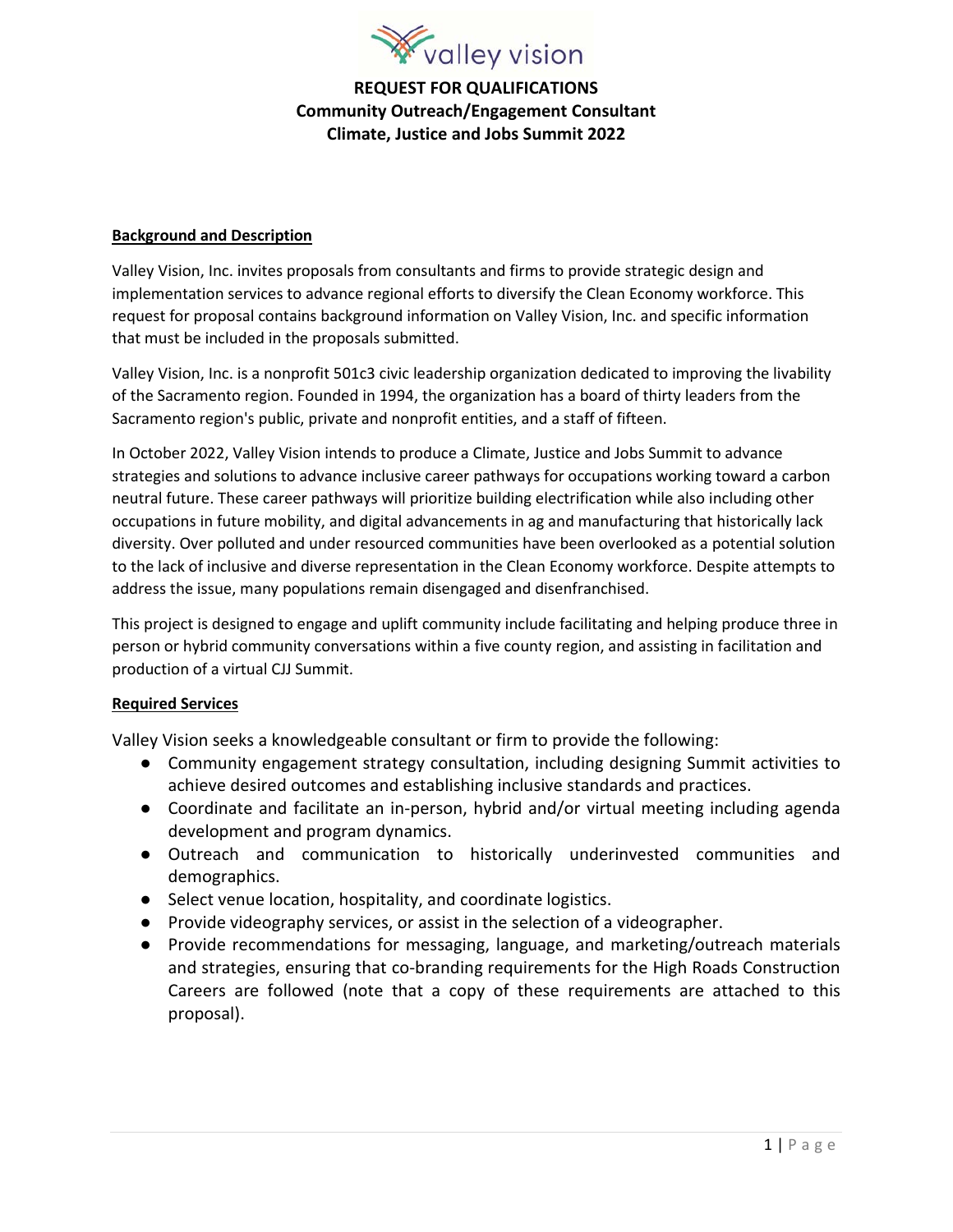

## **REQUEST FOR QUALIFICATIONS Community Outreach/Engagement Consultant Climate, Justice and Jobs Summit 2022**

### **Proposal Requirements and Selection Criteria**

The following items should be addressed in the proposal submitted.

- 1. General Information
	- a. Year formed/organized
	- b. Number of clients
	- c. Type of clientele
	- d. Number of staff
	- e. Services to be provided and associated costs
	- f. Primary contact for this relationship
- 2. Qualification of the firm/consultant and ability to provide services
	- a. Qualifications of staff, including years of experience
	- b. Relevant experience with other similar nonprofit organizations
	- c. Discussion of consulting philosophy and your role as consultant
- 3. Description of Services to be provided
	- a. In a narrative document no longer than 3 pages, please provide a description of the services you would provide for the project as described above.
	- b. Provide a detailed, inclusive budget for services including personnel assigned, consultant rate, and identification of any anticipated hard costs including any travel expenditures. Note that this budget will need to be in compliance with the California [Workforce Development Board Directives](https://edd.ca.gov/siteassets/files/Jobs_and_Training/pubs/wsd21-05.pdf) regarding consultant services and pay.
	- c. Provide an estimated timeline for project completion.
	- d. Provide examples or samples of previous, relevant work.
- 4. Insurance
	- a. Provide a listing of applicable insurance coverage maintained with relevant coverage limits, including name of your primary insurance carrier.
- 5. References
	- a. Include three specific references that we may contact (those similar to Valley Vision in type and size of business are recommended).

#### **Selection Criteria**

We will review all proposals based on the criteria outlined above.

Firms/consultant with relevant experience, close alignment with project goals, and excellent references will be strongly considered.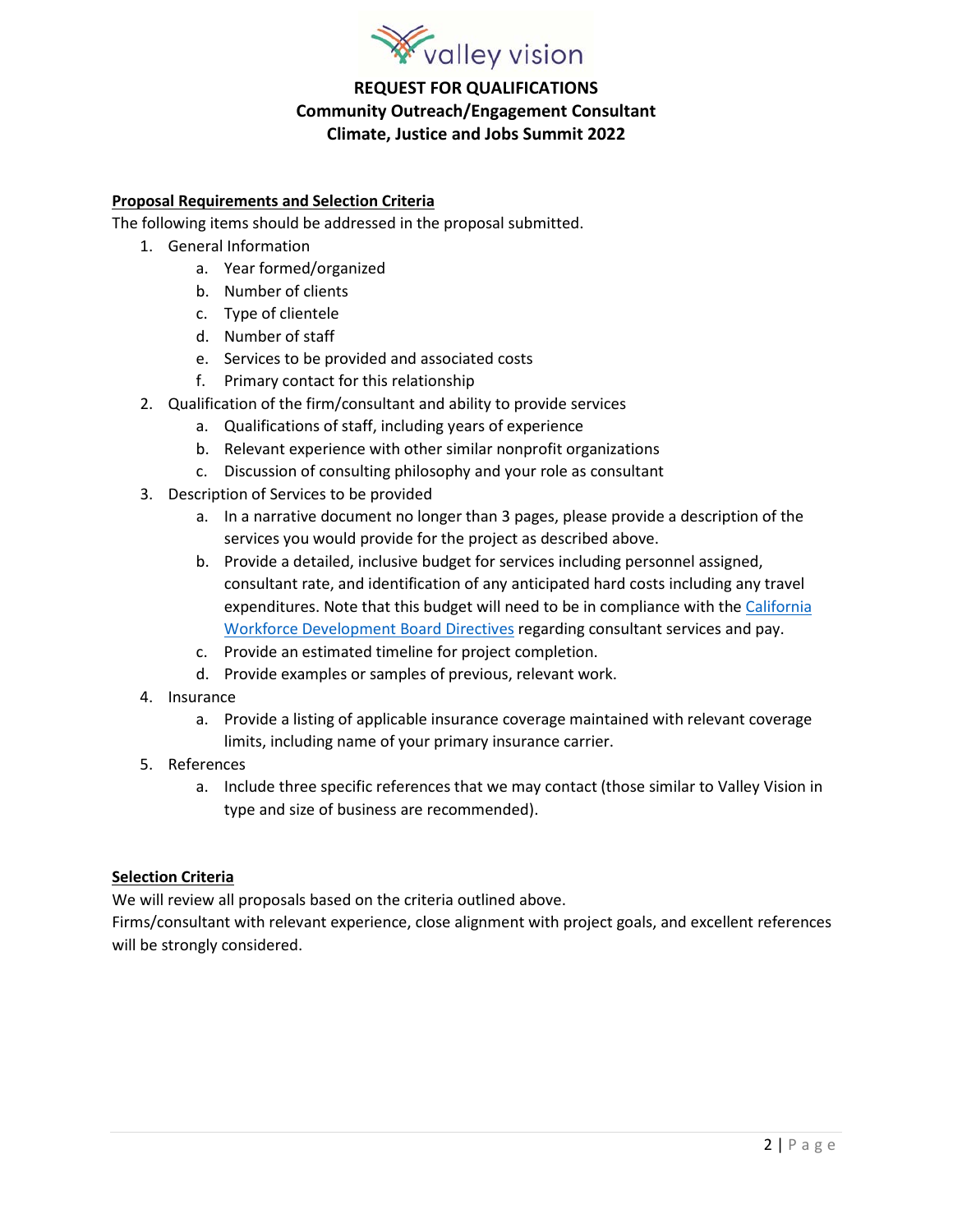

## **REQUEST FOR QUALIFICATIONS Community Outreach/Engagement Consultant Climate, Justice and Jobs Summit 2022**

#### **Submission Instructions**

Responses to this proposal may be directed to the following: Via email: Kari MacDonald Valley Vision [Kari.macdonald@valleyvision.org](mailto:Kari.macdonald@valleyvision.org)

Or via mail: Kari MacDonald Valley Vision 3400 3rd Avenue Sacramento, CA 95817

**Responses are requested to be received no later than 5 p.m. on June 30, 2022**. If responding via mail, we ask that you provide three copies of the proposal to the address above.

#### **Timeline for Selection**

We expect to evaluate proposals from [June 30, 2022 to July 8, 2022], with a goal of engagement by July 11, 2022.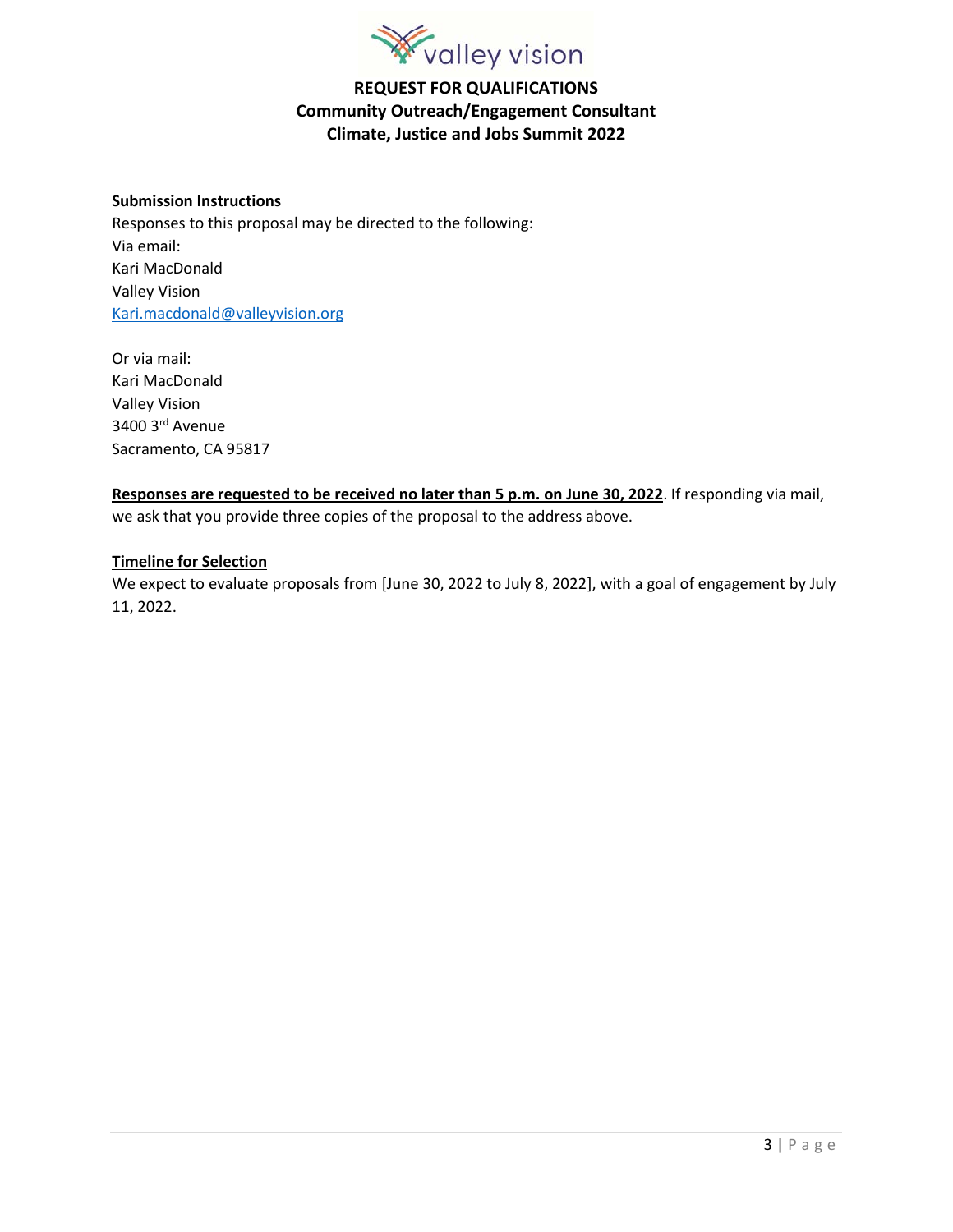

**Branding and Communication Guidelines for HRCC: SB1 Program**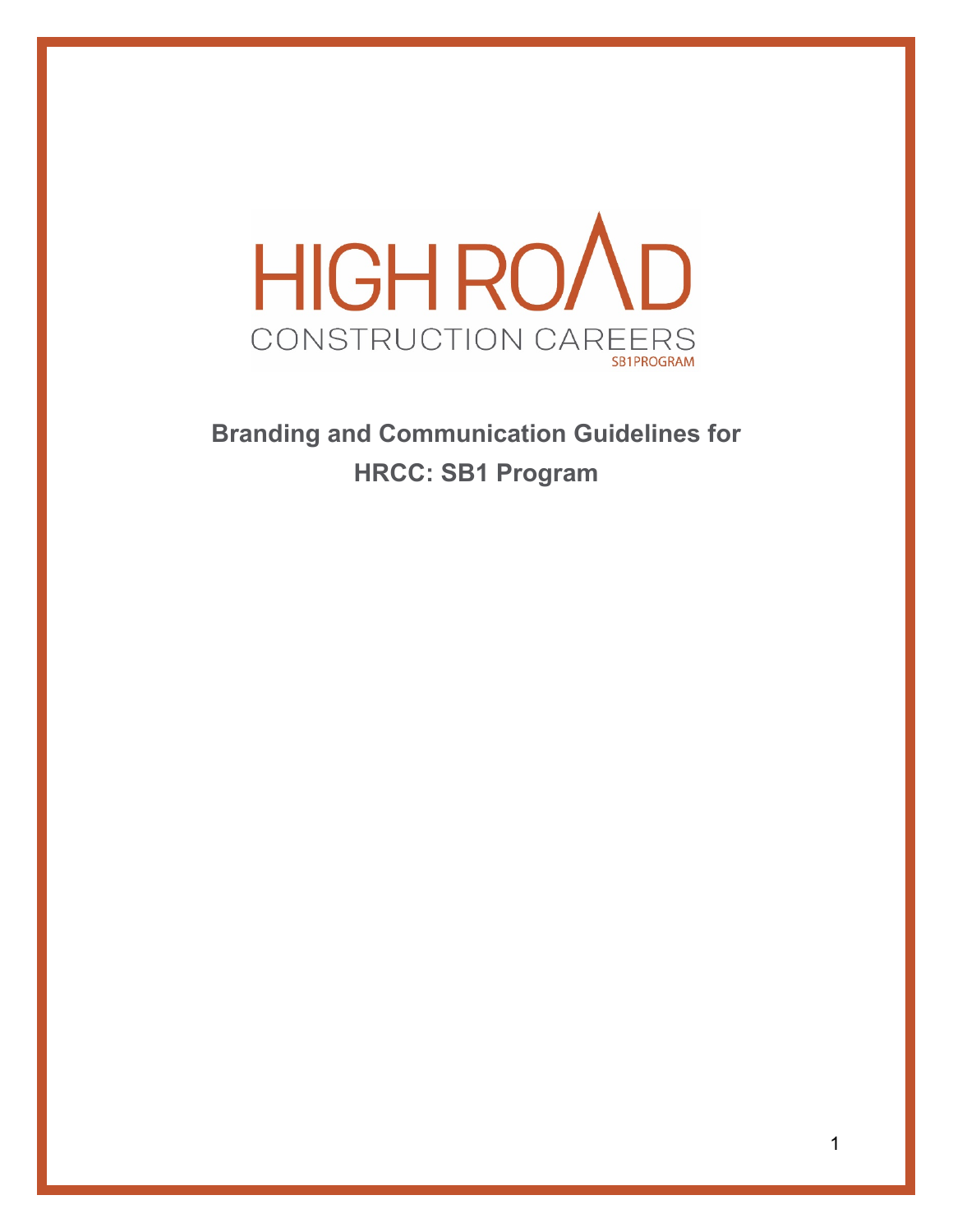## **Introduction**

The primary role of the California Workforce Development Board (CWDB) is to convene the state's workforce development partners to ensure a common vision, shared goals, and objectives under the [Workforce Innovation and Opportunity Act](https://www.doleta.gov/wioa/) (WIOA), and an aligned approach to program implementation accomplished through [California's Unified](https://cwdb.ca.gov/plans_policies/)  [Strategic Workforce Development Plan](https://cwdb.ca.gov/plans_policies/) (State Plan).

The CWDB is committed to a [high road vision](https://cwdb.ca.gov/initiatives/hrcc/) for the state's workforce development system that embodies the principles of job quality, worker voice, equity, and environmental sustainability. Implementing this vision through policy, programs, and other practices will benefit workers, job-seekers, and industry as well as the state's workforce development system.

[Funding Guidelines](https://leginfo.legislature.ca.gov/faces/billNavClient.xhtml?bill_id=201720180SB1) have been established for the use of [Senate Bill 1](https://leginfo.legislature.ca.gov/faces/billNavClient.xhtml?bill_id=201720180SB1) funds.

The Legislature approved, and the Governor signed into law, five years of funding for construction-sector pre-apprenticeship under the Road Repair and Accountability Act in 2017 (Senate Bill (SB) 1). \$5 million from SB 1's Road Maintenance and Rehabilitation Account will be set aside annually for five years for pre-apprenticeship training programs and partnerships. The State Board has received the first three years of SB 1 appropriations.

Funding will support both multi-craft curriculum and training and various supportive services for disadvantaged and underrepresented workers to enter careers in the construction trades; and to support training partnerships statewide in building coherent and equitable regional systems of pre-apprenticeship calibrated to high-quality employment opportunities. This system will be built upon the State Board's investment since 2014 in high-road pre-apprenticeship pilot programs and training partnerships under the California Clean Energy Jobs Act (Proposition 39).

|                            | <b>FY 17/18</b> | <b>FY 18/19</b>                                                           | <b>FY 19/20</b> | $\mathsf{FY}20/21$ | <b>FY 21/22</b> |
|----------------------------|-----------------|---------------------------------------------------------------------------|-----------------|--------------------|-----------------|
| SB1Grant<br><b>Funding</b> |                 | $\frac{1}{2}$ \$5,000,000 \$5,000,000 \$5,000,000 \$5,000,000 \$5,000,000 |                 |                    |                 |

# **Background for the High Road Construction Careers Initiative**

The CWDB oversees a suite of investments and policy initiatives to advance construction careers as a reliable pathway to the middle class for disadvantaged Californians. Through Proposition 39 (California Clean Energy Jobs Act), SB 1 (Road Repair and Accountability Act), and related programs, the CWDB is investing nearly \$40 million in pre-apprenticeship partnerships across the state. These partnerships link local building trades councils to workforce boards, community colleges, and communitybased organizations, creating structured pathways — with a standard core curriculum and critical supportive services — to state-certified apprenticeships in a variety of crafts.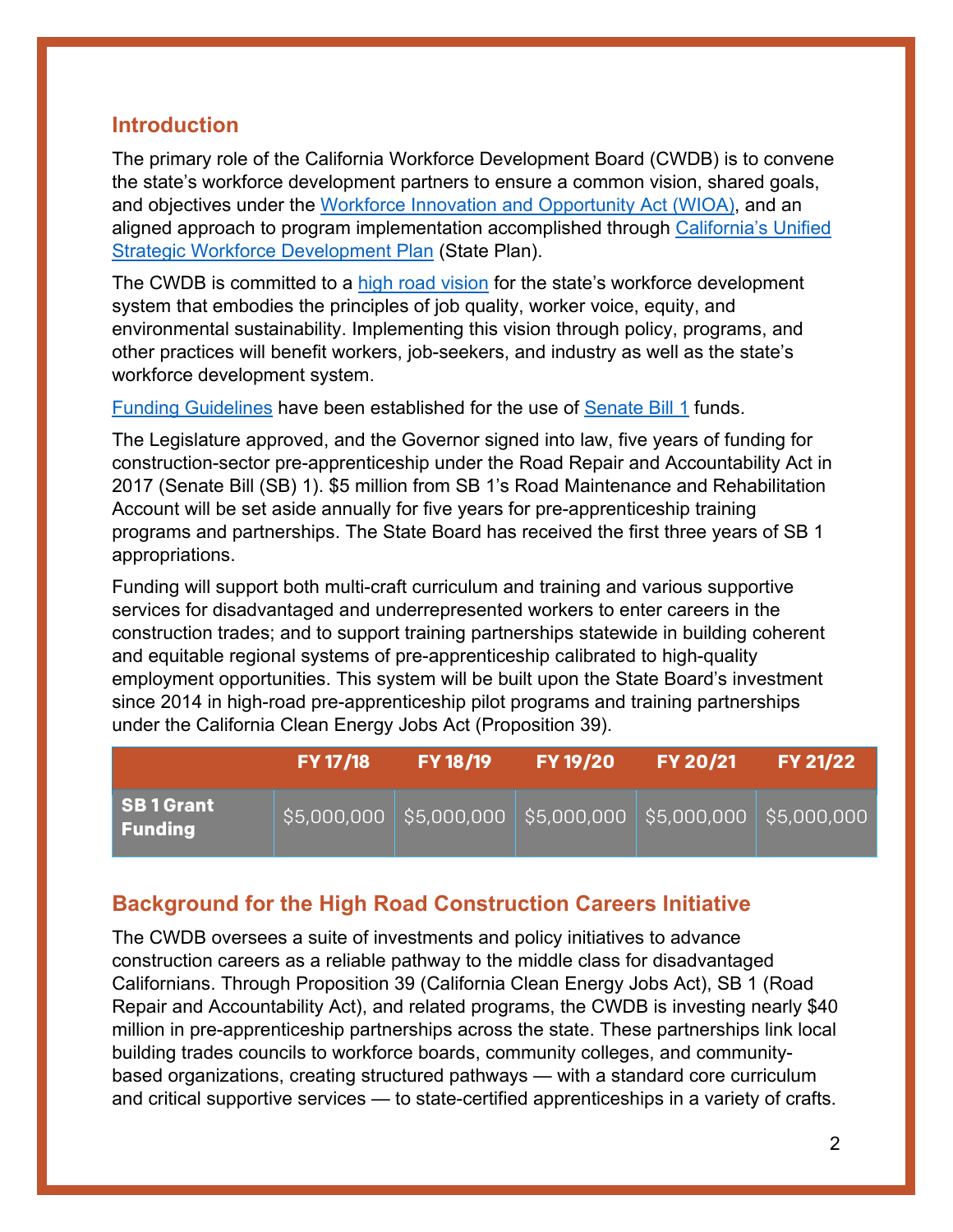The CWDB is working to connect such programs directly to regional labor market demand through a campaign to expand the use of Community Workforce Agreements, which wrap targeted local hire provisions into public climate and infrastructure projects. Beyond expanding registered apprenticeship, these efforts build systems and policies that directly advance the State Plan goals of equity (access to skills and economic opportunity) and job quality (connections to careers with decent wages and benefits).

This Branding and Communication Guidelines document provides guidance regarding the implementation of the requirements in the [Funding Guidelines,](https://leginfo.legislature.ca.gov/faces/billNavClient.xhtml?bill_id=201720180SB1) and serves as a reference for grantees and contractors implementing HRCC SB1 funded projects and programs around the state to ensure brand and messaging consistency.

Visit the [CWDB website](https://cwdb.ca.gov/) for more information regarding [High Road Construction](https://cwdb.ca.gov/initiatives/hrcc/)  [Careers.](https://cwdb.ca.gov/initiatives/hrcc/)

# **Media Releases and Events**

Grantees are encouraged to distribute news releases and organize press events at key milestones in coordination with the CWDB. Grantees may determine additional milestones to those listed below.

Key milestones include:

- Grant award announcement
- Program launch to consumers
- High interest events (examples: graduations, conference presentations, etc.)
- Operational milestones or technology delivery

Please send media releases, professional videos, and projects or event photos related to milestones to: [HRCC@cwdb.ca.gov](mailto:HRCC@cwdb.ca.gov) for further distribution and promotional use.

For participant video and photos, provide a signed photo release used by the organization, or the [CWDB standard photo release.](file://entcwib/cwib-share/Admin%20Group/Communications/Website/About%20Us%20Page/20.11.16%20CWDB%20Photo-Bio%20ReleaseReaderExtend.pdf)

## *Funding Boilerplate & Logo*

Include the CWDB/HRCC SB1 funding boilerplate and logos on all outreach and publicfacing materials including, but not limited to, press releases, media advisories, printed collateral, event invitations and project/program websites.

## *Boilerplate*

[Program/Project Name] is part of the California Workforce Development Board's High Road Construction Careers, which is funded through SB1, a statewide initiative that puts dollars to work to advance careers in the building and construction trades as a reliable pathway to the middle class for disadvantaged Californians via multi-craft preapprenticeship training.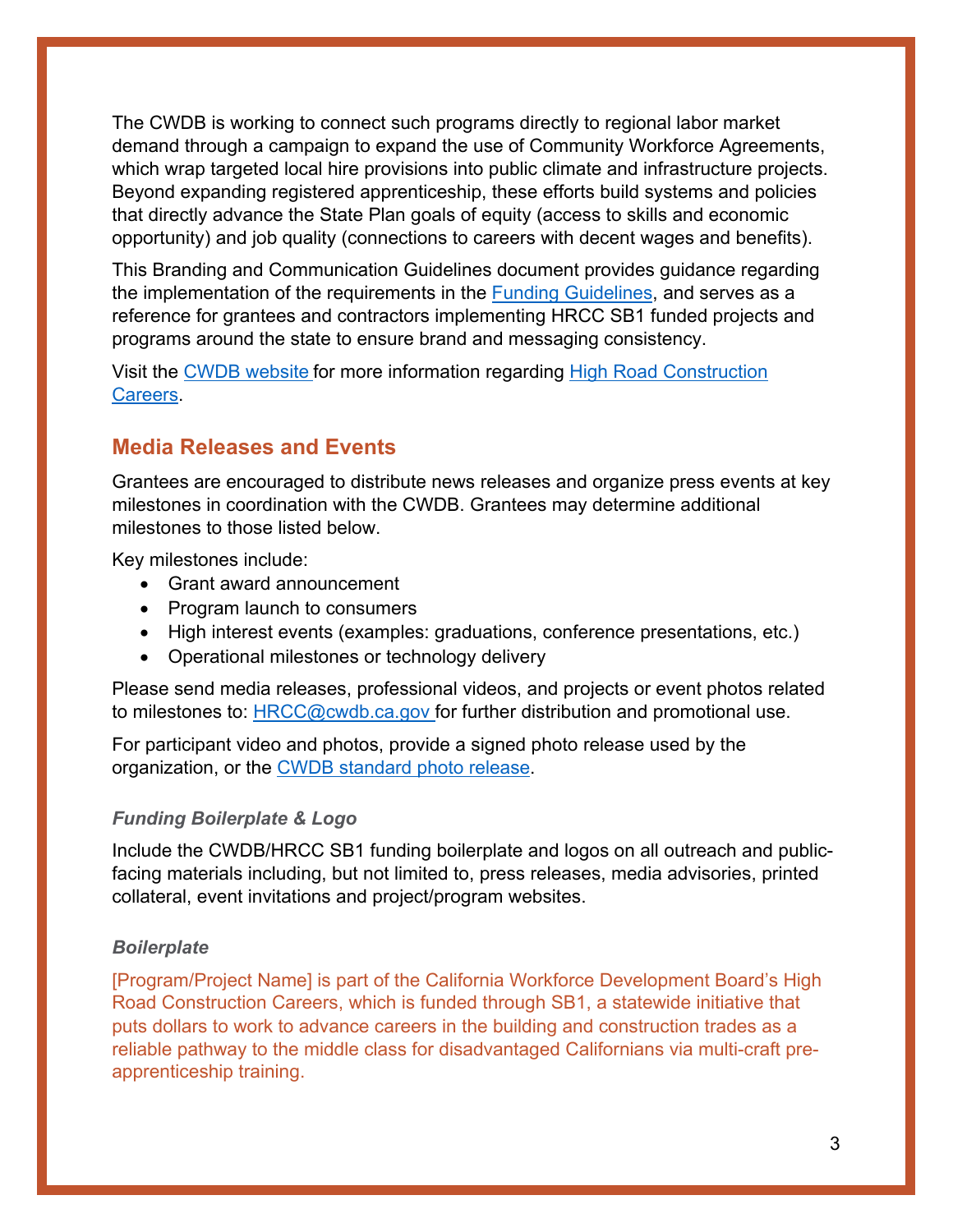### *Reference the HRCC and SB1 on Social Media*

- Use the hashtags #CAWorkforce, #HRTP, #HRCC, #SB1, and #HighRoad to connect with other projects and programs.
- Where possible, link CWDB logos to the CWDB website, [www.cwdb.ca.gov,](http://www.cwdb.ca.gov/) or the [HRCC](https://cwdb.ca.gov/initiatives/hrcc/) page.

# **Key Messages for Media and Public Events**

When giving media interviews or presenting in public, make it a top priority to mention the CWDB, with SB1 dollars as the funding source, any benefits to disadvantaged communities, and the way in which the high road approach benefits populations with barriers to employment.

[PROGRAM/PROJECT NAME], a grantee of the California Workforce Development Board, is part of High Road Construction Careers: SB1 Program, a statewide initiative that puts dollars to work aiming to advance careers in the building and construction trades as a reliable pathway to the middle class for disadvantaged Californians via multi-craft pre-apprenticeship training.

Projects may also want to place an emphasis on the following

- Investments in pre-apprenticeship training partnerships that lead to both personal and professional development of high-need individuals and at-risk populations (namely women, racial/ethnic minorities, and under-represented sub groups, disadvantaged youth, and individuals who were formerly incarcerated pursuant to SB1).
- Regional collaboration to ensure a demand-driven approach to workforce development to meet both labor market demand and industry needs leading to employment.
- Incorporating and/or leveraging existing or emerging policies and initiatives (especially those related to environmental and climate change) that are shaping the future of work.

**Example:** [Pre-Apprenticeship Training Agency] works with low-income jobseekers to assist with resumes, mock-interviewing and job/skill training, and then connects these clients to high road, construction jobs with good wages and benefits.

Additional talking points and background to consider:

[PROGRAM/PROJECT NAME] is a partnership among [NAME PARTNERS] to [DESCRIBE WHAT THE PROJECT WILL DO].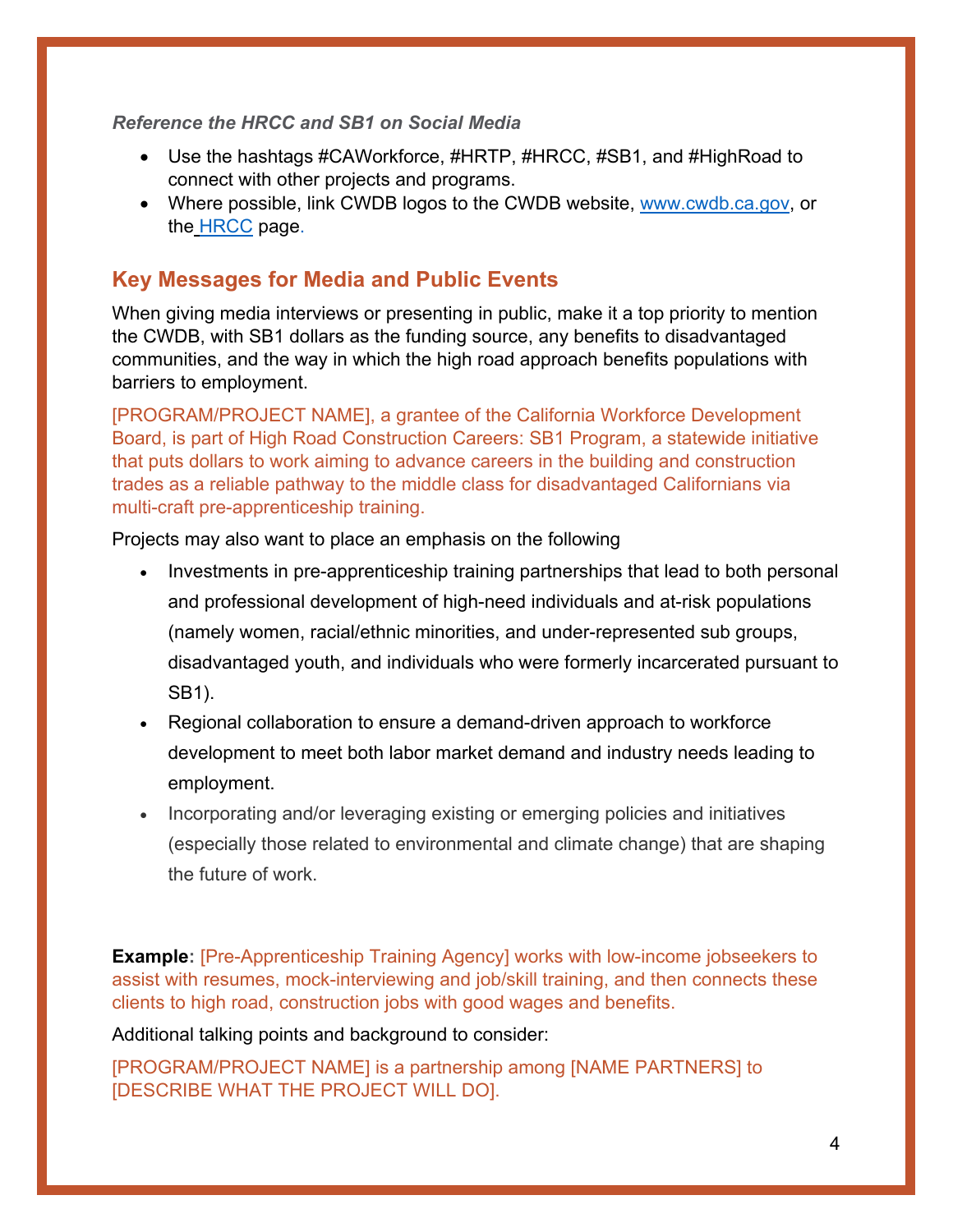- The California Workforce Development Board's High Road Training Partnerships are industry-based, worker-focused training partnerships that build skills for California's high road employers – firms that compete based on quality of product and public entities that strive to provide a high level of service through innovation and investment in human capital, thus generating family-supporting jobs where workers have agency and voice.
- High Road Training Partnerships create opportunities for populations with barriers to employment through innovation and investment in human capital, to generate family-supporting jobs where workers have agency and voice.

# **Sending Photos to the CWDB**

We are open to receiving photos in order to further spotlight the work we are partnering to do.

Please provide:

- Images of candid moments or action shots.
- High resolution images of at least 300 dpi.
- Images saved in JPG or PNG formats.
- A pdf copy of all written consent forms from individuals in the images.

# **Contacts**

Please direct all inquiries to the email addresses listed below.

### *Press Inquiries and Support*

• CWDB: HRCC@cwdb.ca.gov

## *General Public Inquiries*

• CWDB: HRCC@cwdb.ca.gov